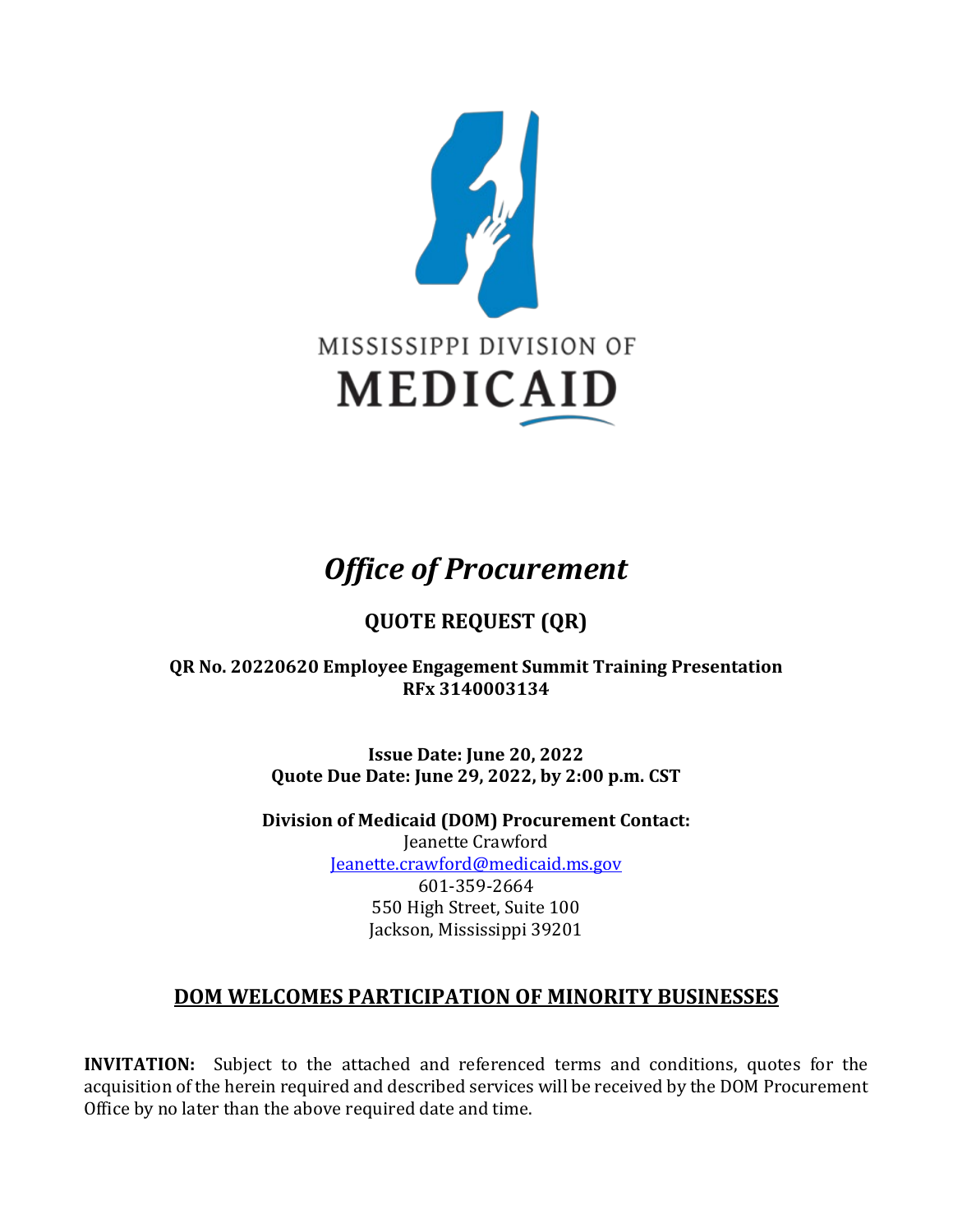# **INTRODUCTION**

Pursuant to and by virtue of Miss. Code Ann. § 43-13-101, *et seq.* (1972, as amended) the Mississippi Division of Medicaid (DOM) is designated as the single state agency authorized and empowered to administer the provisions of the Medical Assistance Program as enacted by the Mississippi State Legislature in compliance with Title XIX of the Federal Social Security Act, as amended, to provide health coverage for eligible, low-income populations in Mississippi.

# **PROJECT OVERVIEW**

The DOM Office of Human Resources (HR) invites the submission of quotations for a training and speaking engagement at DOM's annual Employee Engagement Summit to be held on July 22, 2022. The event is a yearly training and luncheon celebrating excellence throughout DOM staff. It allows recipients of the Employee of the Month and Supervisor of the Quarter recognition to gather in Jackson with central office staff for a day of learning and networking.

It is understood that any resultant contract from this solicitation does not require approval by the State of Mississippi's Public Procurement Review Board (PPRB). DOM intends to award one contract for the services required herein. DOM further reserves the right to reject any and all quotes provided in response to this solicitation at any point during the evaluation, awarding, or negotiation process.

#### **TERM**

The term for the services required herein shall be for services performed on July 22, 2022, for an amount not to exceed \$1,500.00.

#### **CONTRACT TYPE AND COMPENSATION**

The resultant contract from this solicitation shall be a one-time firm fixed-price. Contractor's unit pricing as required within this solicitation which shall remain consistent throughout the duration of the contract.

#### **SCOPE OF SERVICES**

The Independent Contractor shall provide and render the following services as required below:

#### Desired Performance

- 2 Hours of Training from 9:30 AM 11:30 AM
	- o Topics of Interest: Management Responsibilities, Promoting Positive Workplace Dynamics, and/or Rights and Responsibilities in the Workplace
	- o Presentation material presented to staff is preferred by not required
- 20 Minutes of Speaking During Lunch
	- o HR is open to the creativity of proposed speaker to craft generally inspiring and educational messaging.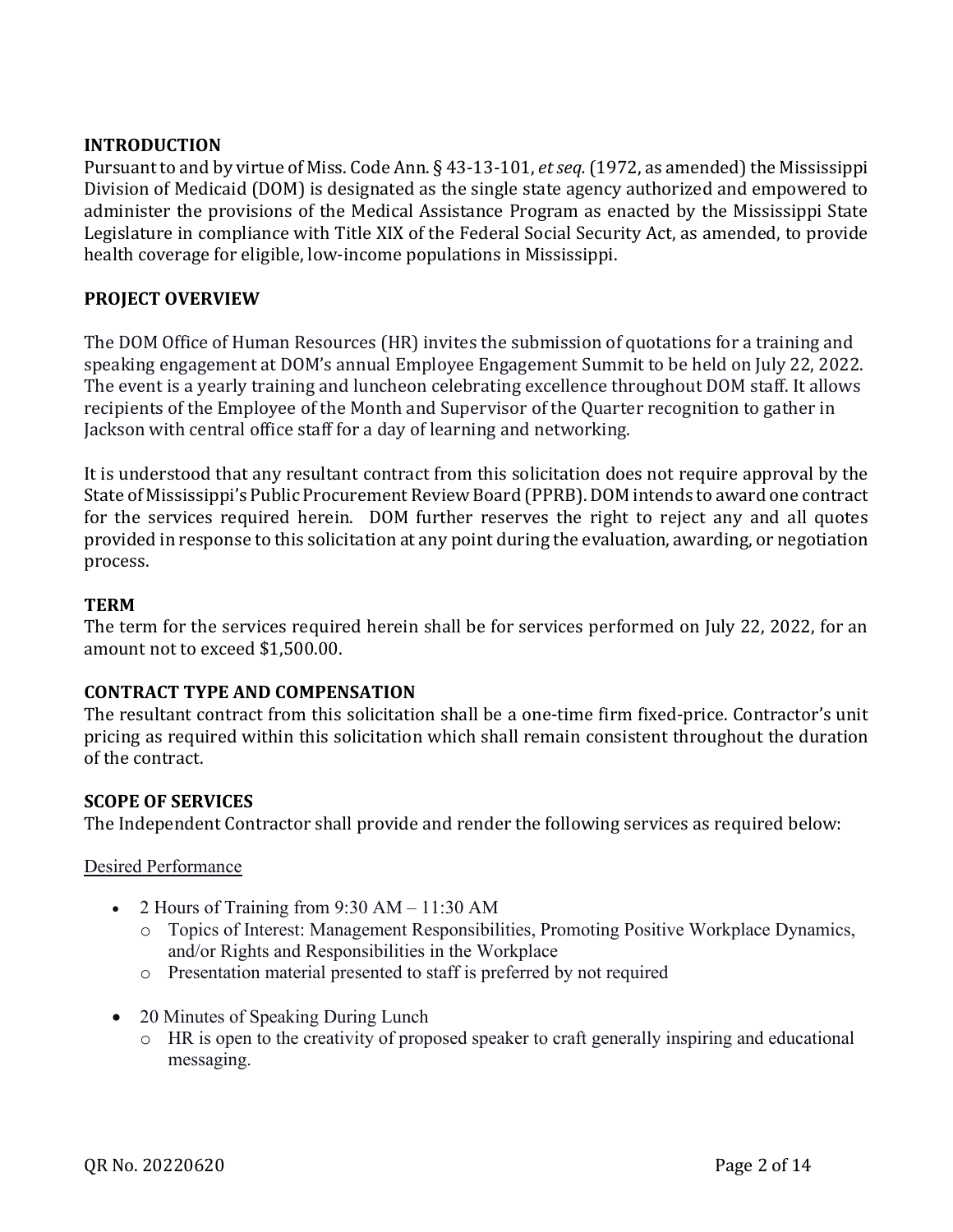# **MINIMUM QUALIFICATIONS AND EXPERIENCE**

Evaluation Criteria for Submitted Quotes

- Trainers should be well-versed in the general principles of management. A minimum of 3-5 years of management experience is desired. *Describe how your professional and any lived experience(s) have informed the development of your managerial perspective.*
- Trainers should be positioned to positively affect change by empowering managers within State Government to lead proactively. *Describe how your proposed training serves this goal.*
- Trainers should be well-versed in managing organizational change. *Exemplify your familiarity with change management.*

# **QUOTE SUBMISSION REQUIREMENTS**

Responses to this solicitation shall be marked and designated as "**QR No. 20220620 + Employee Engagement Summit Training Presentation**" and may be submitted via standard mail, email, or hand delivery.

Responses submitted via email shall include "**QR No. 20220620 + Employee Engagement Summit Training Presentation**" as the subject line and be sent to the following:

> Jeanette Crawford procurement@medicaid.ms.gov

Responses submitted via standard mail or hand delivery shall be addressed and delivered to the following:

> Jeanette Crawford Office of Procurement and Contracts 550 High Street, Suite 1000 Jackson, Mississippi 39201

Standard mail or hand delivered responses shall be delivered in an envelope or package that includes the following:

- Respondent Company Name (+individual Point of Contact),
- Respondent Company's Physical Address,
- Quote Request Number **QR No. 20220620 + Employee Engagement Summit Training Presentation**, and

Responses are due no later than **2:00 p.m. on June 29, 2022**. Responses submitted via facsimile will not be accepted. Any response received after this deadline shall be considered **LATE** and will be recorded as such and included in the procurement file. *Late Responses are deemed nonresponsive and are not considered for further evaluation.* DOM will notify a Respondent in writing if a response is deemed non-responsive due to failure to meet the submission deadline. There are no exceptions to the deadline date and time or method of submission unless identified by DOM Office of Procurement through a written amendment to this solicitation.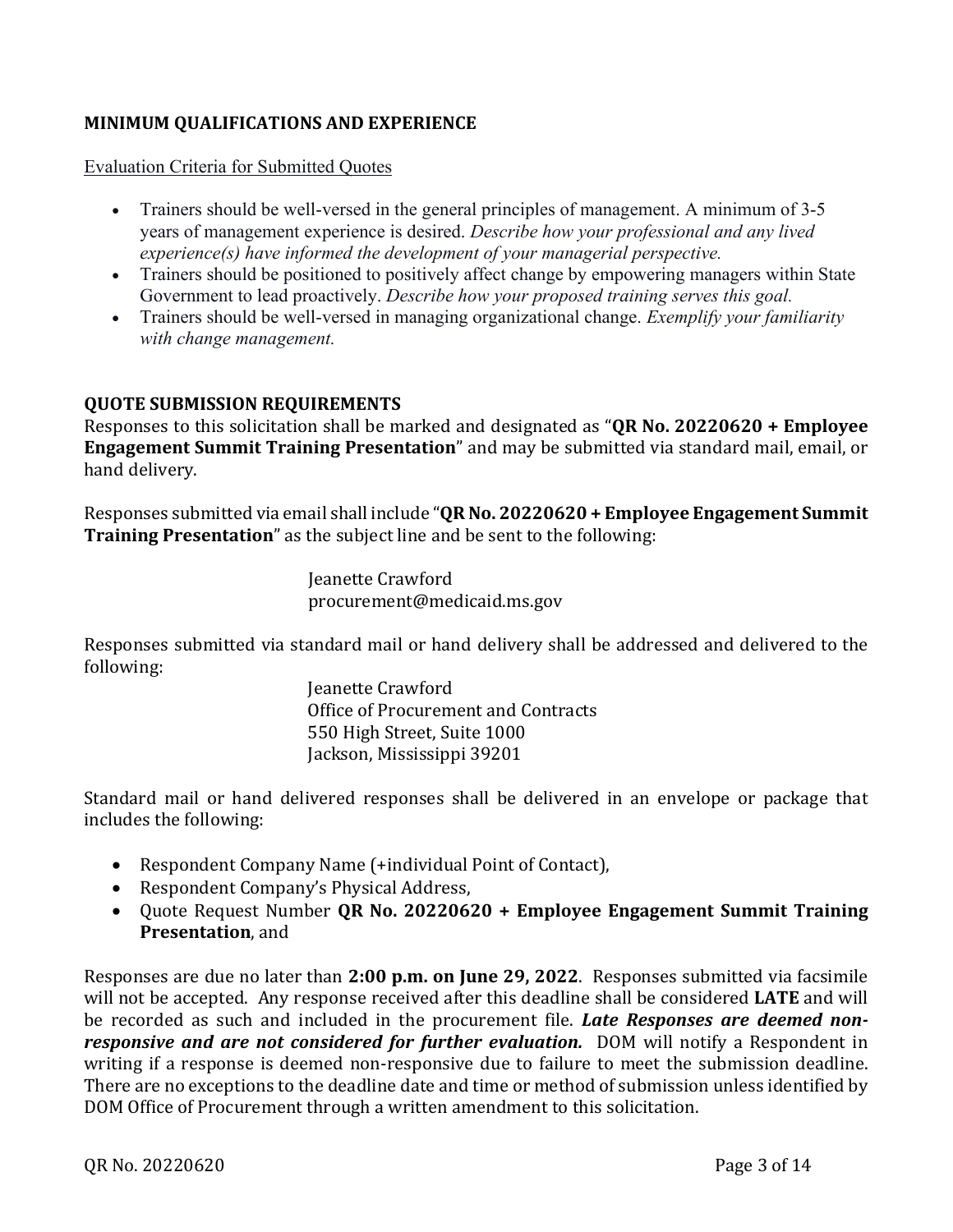# *Respondents are solely responsible for timely submission of a response to this solicitation. DOM is not liable and does not accept responsibility for insufficient electronic delivery due to equipment or user error.*

A completed quote packet shall include the following:

- 1) completed and signed Quote Form (Attachment A);
- 2) completed and signed Certifications and Assurances (Attachment B);
- 3) completed and signed DHHS Drug-Free Workplace Certification Form (Attachment C);
- 4) completed and signed DHHS Certification Debarment, Suspension, and Other Responsibility Matters Form (Attachment D);
- 5) completed and signed Quote Exception Summary Form (Attachment E);
- 6) completed and signed Proprietary Information Form (Attachment F); and
- 7) Minimum Qualifications and Experience as required within this solicitation, if applicable.

The following information may be submitted with quote packet, but shall be required before DOM will engage in contracting with awarded vendor:

- 1) completed and signed Minority Vendor Self Certification Form (Attachment G);
- 2) E-Verify documentation, if applicable [\(https://www.everify.gov\)](https://www.everify.gov/);
- 3) Taxpayer Identification Information Number and certification (Completed W-9);
- 4) Proof of registration with the Mississippi Secretary of State [\(https://www.sos.ms.gov/\)](https://www.sos.ms.gov/) (or proof of exception) print out of business detail from Secretary of State website is acceptable.
- 5) Completed registration with Mississippi's Accountability System for Governmental Information and Collaboration (MAGIC). If not already registered, please visit the following to register:

[http://www.dfa.ms.gov/dfa-offices/mmrs/mississippi-suppliers-vendors/supplier-self](http://www.dfa.ms.gov/dfa-offices/mmrs/mississippi-suppliers-vendors/supplier-self-service/)[service/](http://www.dfa.ms.gov/dfa-offices/mmrs/mississippi-suppliers-vendors/supplier-self-service/) 

# **CONTACT AND QUESTIONS/REQUESTS FOR CLARIFICATION**

Questions and requests for clarification concerning this QR must be submitted in writing via email to [Procurement@medicaid.ms.gov](mailto:Procurement@medicaid.ms.gov) by the deadline of **2:00 p.m. on June 22, 2022**. Respondents should enter "**QR No. 20220620 + Employee Engagement Summit Training Presentation – Questions"** as the subject for the email. DOM will not be bound by any verbal or written information that is not contained within this QR unless formally noticed and issued by DOM. DOM will post answers to questions by 5:00 p.m., June 24, 2022. Respondents are cautioned that any statements made by the DOM Procurement Contact that causes a material change to any portion of the QR shall not be relied upon unless subsequently ratified by a written amendment. At no time shall any respondent or its personnel attempt to contact any DOM staff regarding this QR except the DOM Procurement Contact as set forth and, in the manner, prescribed in this section.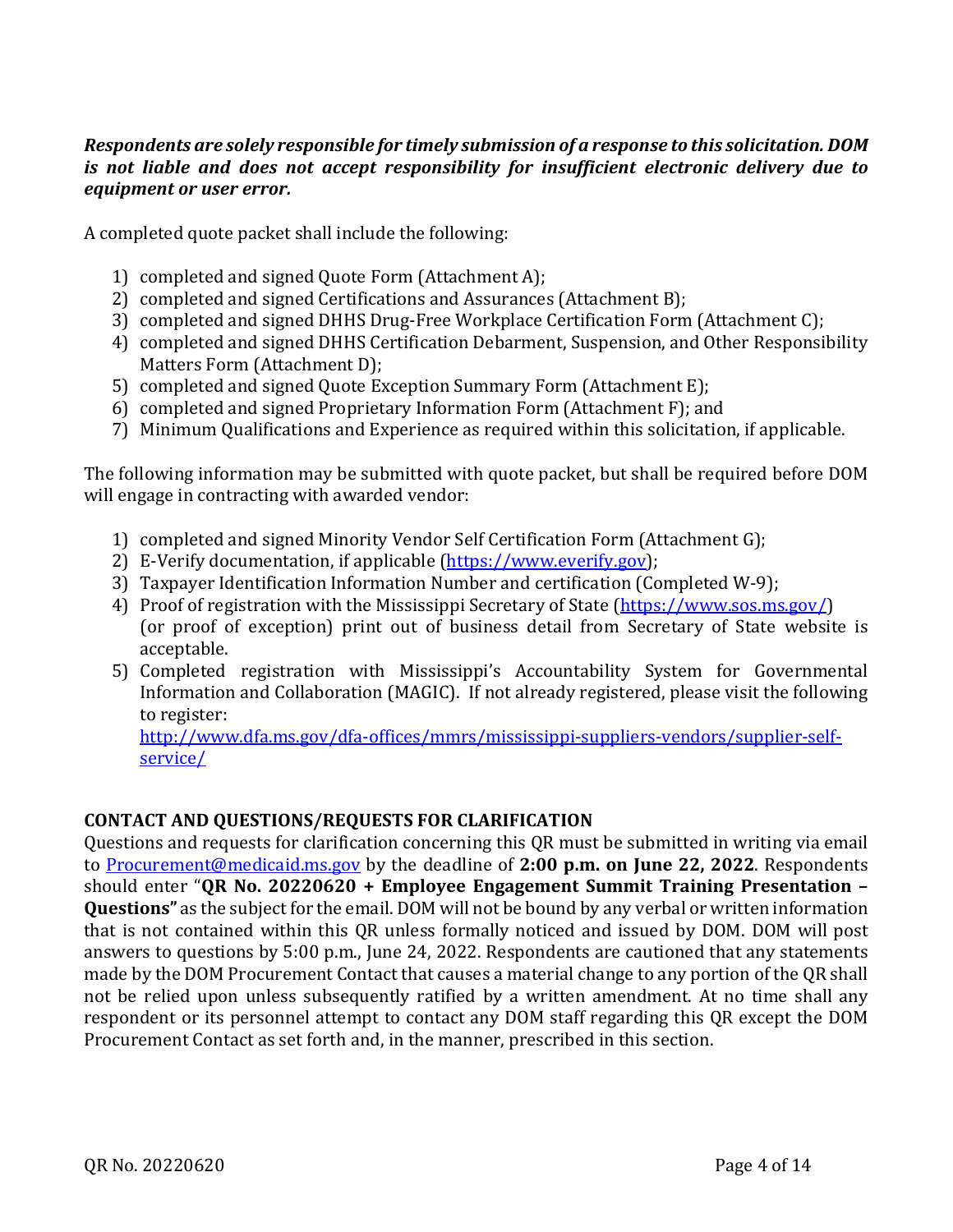# **ATTACHMENT A Quote Form**

| Date Submitted:__________________     | Deadline Date: June 29, 2022                                                                                                                                                                                                   |
|---------------------------------------|--------------------------------------------------------------------------------------------------------------------------------------------------------------------------------------------------------------------------------|
| <b>Offeror Name:</b>                  |                                                                                                                                                                                                                                |
|                                       |                                                                                                                                                                                                                                |
|                                       |                                                                                                                                                                                                                                |
|                                       |                                                                                                                                                                                                                                |
|                                       |                                                                                                                                                                                                                                |
|                                       |                                                                                                                                                                                                                                |
|                                       |                                                                                                                                                                                                                                |
|                                       |                                                                                                                                                                                                                                |
|                                       |                                                                                                                                                                                                                                |
|                                       | MS Business ID No.: (issued from MS Secretary of State's Office (Out of State Corporations                                                                                                                                     |
| <b>Contact Person for Respondent:</b> | Mailing Address: 1988 Mailing Address: 1988 Mailing Address: 1988 Mailing Address: 1988 Mailing Address: 1988 Mailing Address: 1988 Mailing Address: 1988 Mailing Address: 1988 Mailing Address: 1988 Mailing Address: 1988 Ma |
|                                       |                                                                                                                                                                                                                                |

**Description of Services:** As stated in "Scope of Services" of this QR No. 20220620 Training Presentation for Employee Engagement Summit.

**Agreement Term:** 

The term for the services required herein shall only be for services performed on July 22, 2022.

[ATTACHMENT A continued on next page]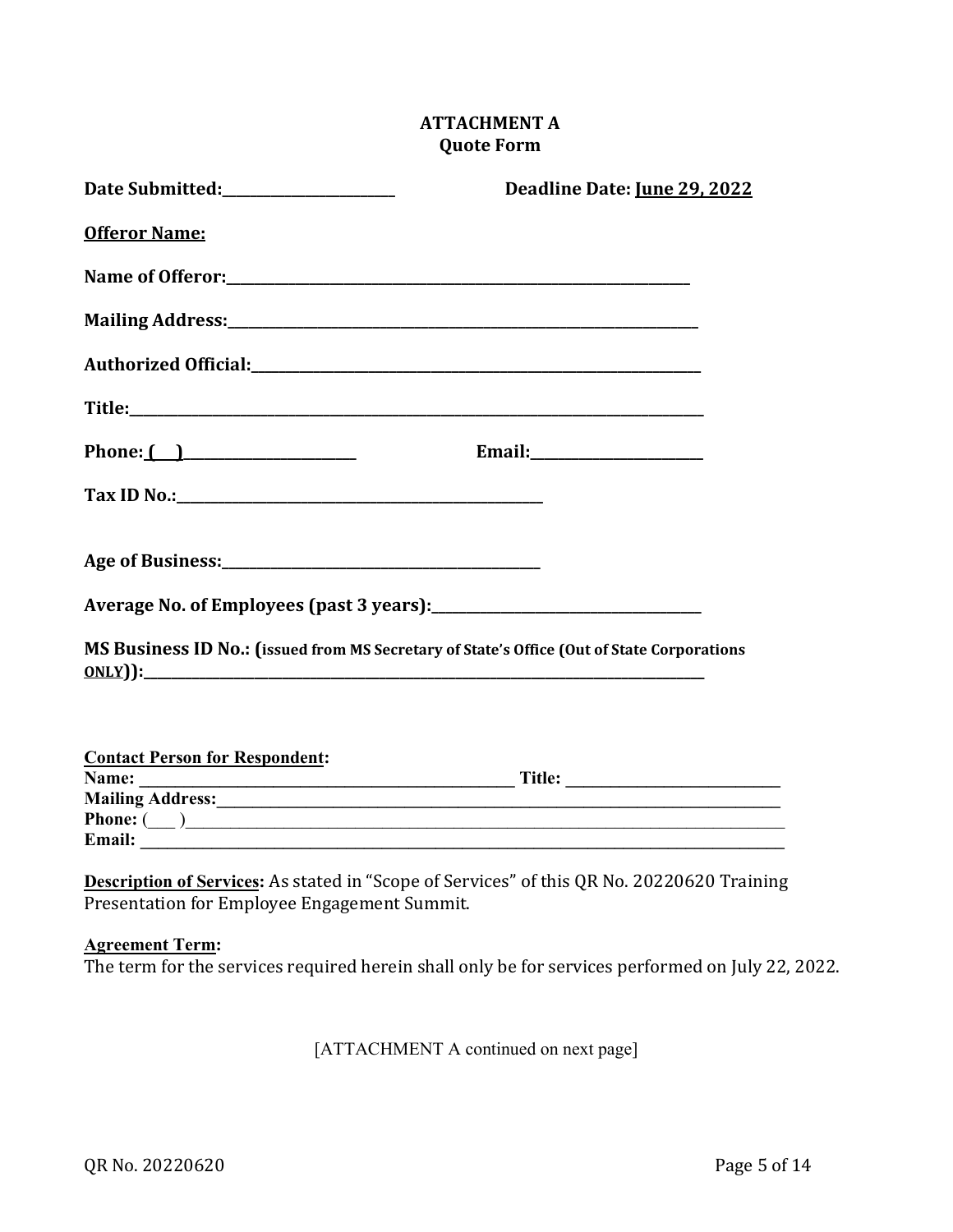#### **Quote Form (Continued)**

**Requirement: Respondent must provide pricing in the below requested format. All pricing should be based on description of services to be offered and include all associated costs with no additional or hidden fees. Cost not to exceed \$1,500.00.**

| <b>Service Description/Deliverable</b>                            | <b>Pricing</b> |
|-------------------------------------------------------------------|----------------|
| 2 hours and 20 minutes presenting training<br>services at seminar |                |
|                                                                   |                |

| <b>Total Cost (Base Contract Term)</b> |  |
|----------------------------------------|--|
|----------------------------------------|--|

**NOTE:** *Respondents shall not include any additional charges in this quote form. Any additional charges included on a Respondent's quote form may result in the Respondent's quote being deemed non-responsive and Respondents will thereby be rejected.* 

*The signature provided below certifies that information provided within this Quote Request is accurate and complete, and that, in my official capacity, I possess the legal authority to represent and bind the company that submitted this Quote. The signature provided below represents my understanding that our organization may be required to provide subsequent documentation to verify the accuracy of information presented in this Quote in addition to other documentation required herein. I further represent and agree that any incorrect and/or missing information shall cause this Quote to be considered non-responsive and subject to rejection and that any modifications or additions to any portions of this Quote, not requested by DOM, may be cause for rejection of my organization's Quote submitted in response to this Quote Request.*

Signature of Authorized Official

\_\_\_\_\_\_\_\_\_\_\_\_\_\_\_\_\_\_\_\_\_\_\_\_\_\_\_\_\_\_\_\_\_\_\_\_\_\_\_\_\_\_\_\_\_\_\_\_\_\_\_ Date: \_\_\_\_\_\_\_\_\_\_\_\_\_\_\_\_\_\_\_\_\_\_\_\_\_\_\_\_\_\_\_\_\_

\_\_\_\_\_\_\_\_\_\_\_\_\_\_\_\_\_\_\_\_\_\_\_\_\_\_\_\_\_\_\_\_\_\_\_\_\_\_\_\_\_\_\_\_\_\_\_\_\_\_\_ Title of Authorized Official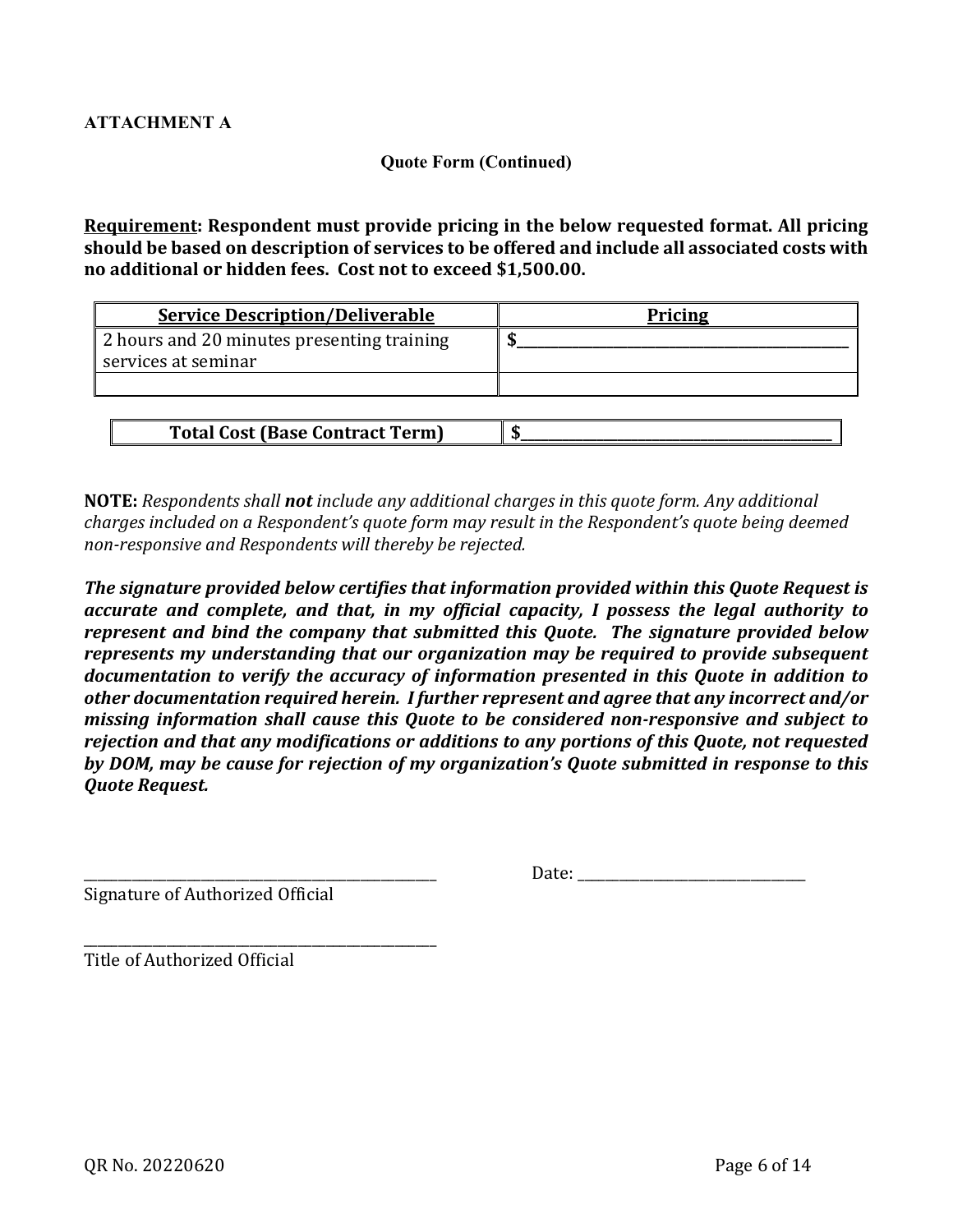# **ATTACHEMENT B CERTIFICATIONS AND ASSURANCES**

I/We present the following certifications and assurances as a requirement of this Quote Request as to our organization's understanding that the truthfulness of the facts affirmed herein and the continued compliance with these requirements are conditions precedent to the award or continuation of the subsequent contract contemplated as part of this Quote Request:

#### **1. REPRESENTATION REGARDING CONTINGENT FEES**

Contractor represents that it **HAS NOT** retained a person to solicit or secure a state contract upon an agreement or understanding for a commission, percentage, brokerage, or contingent fee, except as disclosed in Contractor's quote.

# **2. REPRESENTATION REGARDING GRATUITIES**

The respondent or Contractor represents that it **HAS NOT** violated, is not violating, and promises that it will not violate the prohibition against gratuities set forth in Section 6-204 (Gratuities) of the Mississippi Public Procurement Review Board Office of Personal Service Contract Review (OPSCR) Rules and Regulations.

# **3. CERTIFICATION OF INDEPENDENT PRICE DETERMINATION**

The respondent certifies that the prices submitted in response to the solicitation **HAVE** been arrived at independently and without, for the purpose of restricting competition, any consultation, communication, or agreement with any other respondent or competitor relating to those prices, the intention to submit a quote, or the methods or factors used to calculate price.

#### **4. PROSPECTIVE CONTRACTOR'S REPRESENTATION REGARDING CONTINGENT FEES**

The prospective Contractor represents as a part of such Contractor's quote that such Contractor **HAS NOT** retained any person or agency on a percentage, commission, or other contingent arrangement to secure this contract.

Name of Authorized Signatory: **Title of Authorized Signatory: \_\_\_\_\_\_\_\_\_\_\_\_\_\_\_\_\_\_\_\_\_\_\_\_\_\_\_\_\_\_\_\_\_\_\_\_\_\_\_\_\_\_**

 $Signature:$ **Date: \_\_\_\_\_\_\_\_\_\_\_\_\_\_\_\_\_\_\_\_\_\_\_\_\_\_\_\_\_\_\_\_\_\_\_\_\_\_\_\_\_\_**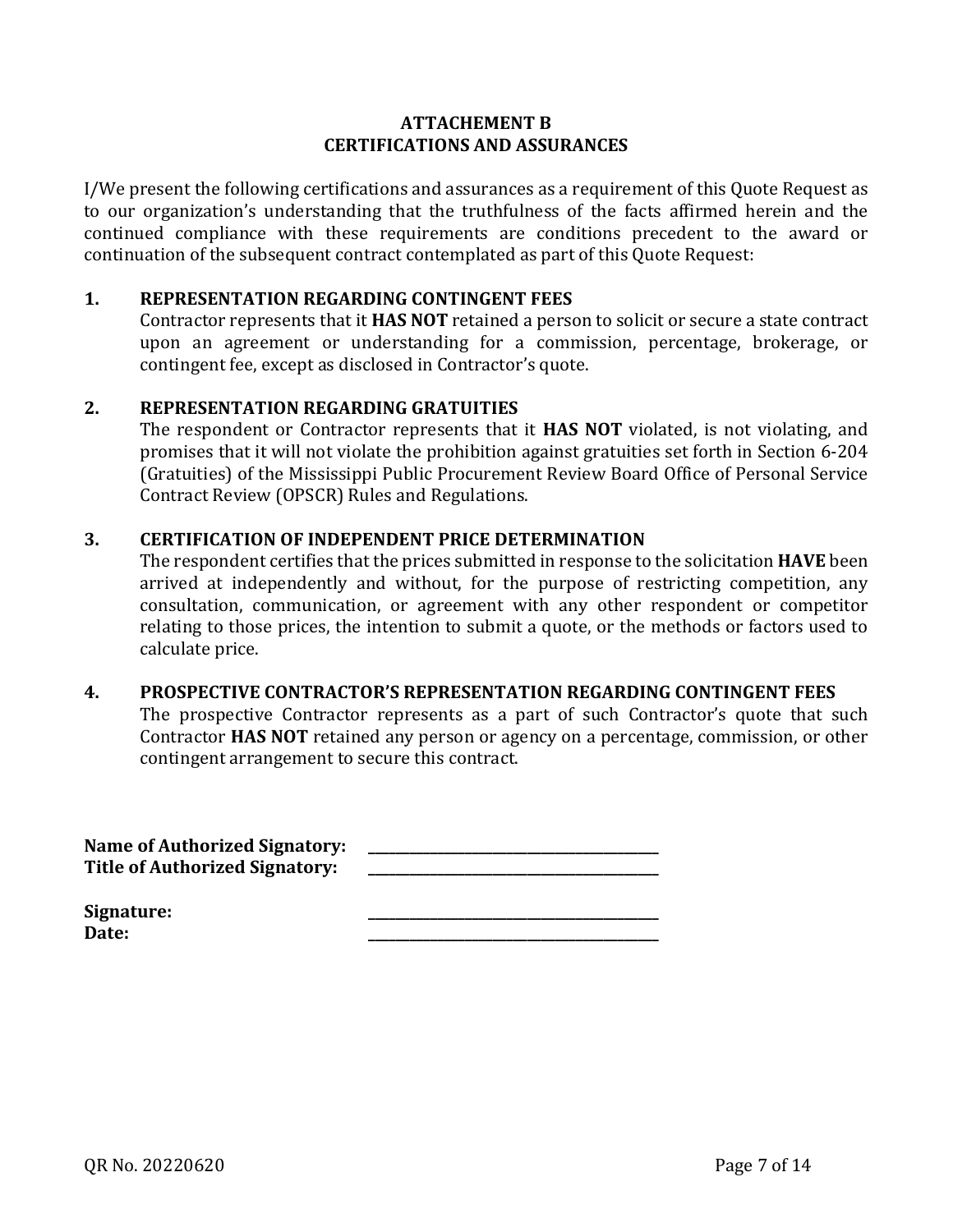# **ATTACHMENT C DHHS Drug-Free Workplace Certification**

# DHHS CERTIFICATION REGARDING DRUG-FREE WORKPLACE REQUIREMENTS: GRANTEES OTHER THAN INDIVIDUALS Instructions for Certification

By signing and/or submitting this application or grant agreement, the grantee is providing the certification set out below.

- 1) This certification is required by regulations implementing the Drug-Free Act of 1988, 2 CFR Part 382. The regulations require certification by grantees that they will maintain a drugfree workplace. The certification set out below is a material representation of fact upon which reliance will be placed when the DHHS determines to award the grant. If it is later determined that the grantee knowingly rendered a false certification, or otherwise violates the requirements of the Drug-Free Workplace Act, HHS, in addition to any other remedies available to the Federal Government, may take action authorized under the Drug-Free Workplace Act.
- 2) Workplaces under grants, for grantees other than individuals, need not be identified on the certification. If known, they may be identified in the grant application. If the grantee does not identify the workplaces at the time of application, or upon award, if there is no application, the grantee shall keep the identity of the workplace(s) on file in its office and make the information available for federal inspection. Failure to identify all known workplaces constitutes a violation of the grantee's drug-free workplace requirements.
- 3) Workplace identifications shall include the actual address of buildings (or parts of buildings) or other sites where work under the grant takes place. Categorical descriptions may be used (e.g., all vehicles of a mass transit authority or State highway department while in operation, State employees in each local unemployment office, performers in concert halls or radio studios).
- 4) If the workplace identified to DOM changes during the performance of the grant, the grantee shall inform DOM of the change(s), if it previously identified the workplaces in question (see above).
- 5) Definitions of terms in the Non-procurement Suspension and Debarment common rule and Drug-Free Workplace common rule apply to this certification. Grantees' attention is called, in particular, to the following definitions from these rules:

"Controlled substance" means a controlled substance in Schedules I through V of the Controlled Substances Act (21 U.S.C. §812) and as further defined by regulation (21 CFR § 1308.11 through § 1308.15);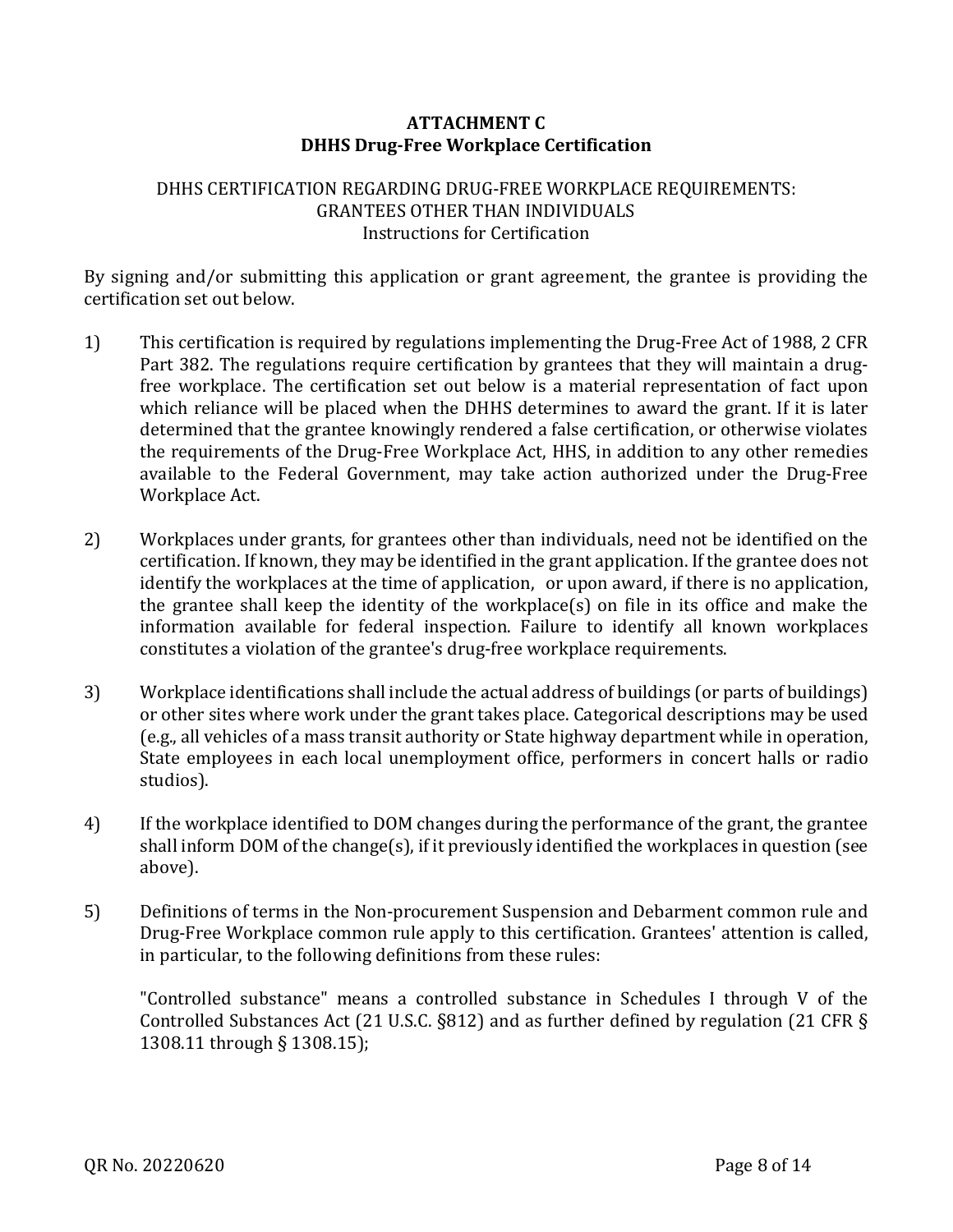"Conviction" means a finding of guilt (including a plea of nolo contendere) or imposition of sentence, or both, by any judicial body charged with the responsibility to determine violations of the federal or state criminal drug statutes;

"Criminal drug statute" means a federal or non-federal criminal statute involving the manufacture, distribution, dispensing, use, or possession of any controlled substance;

"Employee" means the employee of a grantee directly engaged in the performance of work under a grant, including (i) all direct charge employees; (ii) all indirect charge employees unless their impact or involvement is insignificant to the performance of the grant; and (iii) temporary personnel and consultants who are directly engaged in the performance of work under the grant and who are on the grantee's payroll. This definition does not include workers not on the payroll of the grantee (e.g., volunteers, even if used to meet a matching requirement; consultants or independent Contractors not on the grantee's payroll; or employees of sub recipients or subcontractors in covered workplaces).

The grantee certifies that it will or will continue to provide a drug-free workplace by:

- a) Publishing a statement notifying employees that the unlawful manufacture, distribution, dispensing, possession, or use of a controlled substance is prohibited in the grantee's workplace and specifying the actions that will be taken against employees for violation of such prohibition;
- b) Establishing an ongoing drug-free awareness program to inform employees about:
	- 1) The dangers of drug abuse in the workplace;<br>2) The grantee's policy of maintaining a drug-fre
	- 2) The grantee's policy of maintaining a drug-free workplace;<br>3) Any available drug counseling, rehabilitation, and employ
	- Any available drug counseling, rehabilitation, and employee assistance programs; and
	- 4) The penalties that may be imposed upon employees for drug abuse violations occurring in the workplace;
- c) Making it a requirement that each employee to be engaged in the performance of the grant be given a copy of the statement required by paragraph (a);
- d) Notifying the employee in the statement required by paragraph (a) that, as a condition of employment under the grant, the employee will:
	- 1) Abide by the terms of the statement; and<br>2) Notify the employer in writing of his or
	- 2) Notify the employer in writing of his or her conviction for a violation of a criminal drug statute occurring in the workplace no later than five calendar days after such conviction;
- e) Notifying DOM in writing, within 10 calendar days after receiving notice under paragraph (d) (2) from an employee or otherwise receiving actual notice of such conviction. Employers of convicted employees must provide notice, including position title, to every grant officer or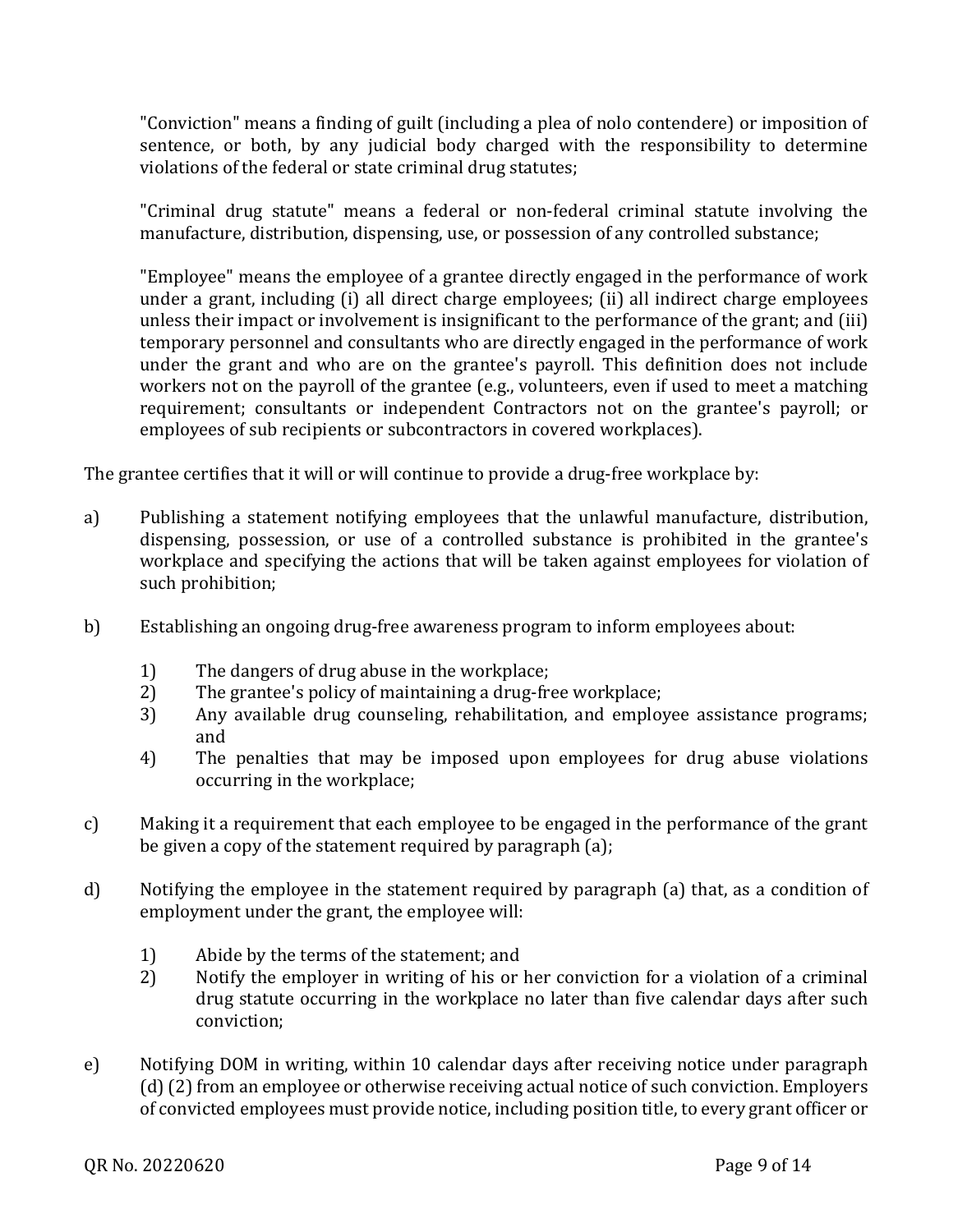other designee on whose grant activity the convicted employee was working, unless the federal agency has designated a central point for the receipt of such notices. Notice shall include the identification number(s) of each affected grant;

- f) Taking one of the following actions, within 30 calendar days of receiving notice under paragraph (d)(2), with respect to any employee who is so convicted:
	- 1) Taking appropriate personnel action against such an employee, up to and including termination, consistent with the requirements of the Rehabilitation Act of 1973, as amended; or
	- 2) Requiring such employee to participate satisfactorily in a drug abuse assistance or rehabilitation program approved for such purposes by a federal, state, or local health, law enforcement, or other appropriate agency;
- g) Making a good faith effort to continue to maintain a drug-free workplace through implementation of paragraphs  $(a)$ ,  $(b)$ ,  $(c)$ ,  $(d)$ ,  $(e)$  and  $(f)$ .
- h) Complying with all provisions 2 CFR Part 382.

The grantee may insert in the space provided below the site(s) for the performance of work done in connection with the specific grant (use attachments if needed): \_\_\_\_\_\_\_\_\_\_\_\_\_\_\_\_\_\_\_\_\_\_\_\_\_\_\_\_\_\_\_\_\_\_\_\_\_

\_\_\_\_\_\_\_\_\_\_\_\_\_\_\_\_\_\_\_\_\_\_\_\_\_\_\_\_\_\_\_\_\_\_\_\_\_\_\_\_\_\_\_\_\_\_\_\_\_\_\_\_\_\_\_\_\_\_\_\_\_\_\_\_\_\_\_\_\_\_\_\_\_\_\_\_\_\_\_\_\_\_\_\_\_\_\_\_\_\_\_\_\_\_\_\_\_\_\_\_\_\_\_\_\_\_\_\_\_\_\_\_\_ \_\_\_\_\_\_\_\_\_\_\_\_\_\_\_\_\_\_\_\_\_\_\_\_\_\_\_\_\_\_\_\_\_\_\_\_\_\_\_\_\_\_\_\_\_\_\_\_\_\_\_\_\_\_\_\_\_\_\_\_\_\_\_\_\_\_\_\_\_\_\_\_\_\_\_\_\_\_\_\_\_\_\_\_\_\_\_\_\_\_\_\_\_\_\_\_\_\_\_\_\_\_\_\_\_\_\_\_\_\_\_\_\_

\_\_\_\_\_\_\_\_\_\_\_\_\_\_\_\_\_\_\_\_\_\_\_\_\_\_\_\_\_\_\_\_\_\_\_\_\_\_\_\_\_\_\_\_\_\_\_\_\_\_\_\_\_\_\_\_\_\_\_\_\_\_\_\_\_\_\_\_\_\_\_\_\_\_\_\_\_\_\_\_\_\_\_\_\_\_\_\_\_\_\_\_\_\_\_\_\_\_\_\_\_\_\_\_\_\_\_\_\_\_\_\_\_ \_\_\_\_\_\_\_\_\_\_\_\_\_\_\_\_\_\_\_\_\_\_\_\_\_\_\_\_\_\_\_\_\_\_\_\_\_\_\_\_\_\_\_\_\_\_\_\_\_\_\_\_\_\_\_\_\_\_\_\_\_\_\_\_\_\_\_\_\_\_\_\_\_\_\_\_\_\_\_\_\_\_\_\_\_\_\_\_\_\_\_\_\_\_\_\_\_\_\_\_\_\_\_\_\_\_\_\_\_\_\_\_\_

Place of Performance (street address, city, county, state, zip code): \_\_\_\_\_\_\_\_\_\_\_\_\_\_\_\_\_\_\_\_\_\_\_\_\_\_\_\_\_\_\_\_\_\_\_\_

Check if there are workplaces on file that are not identified here.

---->NOTE: Sections 76.630(c) and (d) (2) and 76.635(a)(1) and (b) provide that a federal agency may designate a central receipt point for STATE-WIDE AND STATE AGENCY-WIDE certifications, and for notification of criminal drug convictions. For HHS, the central receipt point is Division of Grants Management and Oversight, Office of Management and Acquisition, HHS, Room 517-D, 200 Independence Ave, S.W., Washington, D.C. 20201

\_\_\_\_\_\_\_\_\_\_\_\_\_\_\_\_\_\_\_\_\_\_\_\_\_\_\_\_\_\_\_\_ \_\_\_\_\_\_\_\_\_\_\_\_\_\_\_\_\_\_\_\_\_\_ Signature Date

\_\_\_\_\_\_\_\_\_\_\_\_\_\_\_\_\_\_\_\_\_\_\_\_\_\_\_\_\_\_\_ \_\_\_\_\_\_\_\_\_\_\_\_\_\_\_\_\_\_\_\_\_\_ Title **The Contract Contract Contract Contract Contract Contract Contract Contract Contract Contract Contract Contract Contract Contract Contract Contract Contract Contract Contract Contract Contract Contract Contract Cont**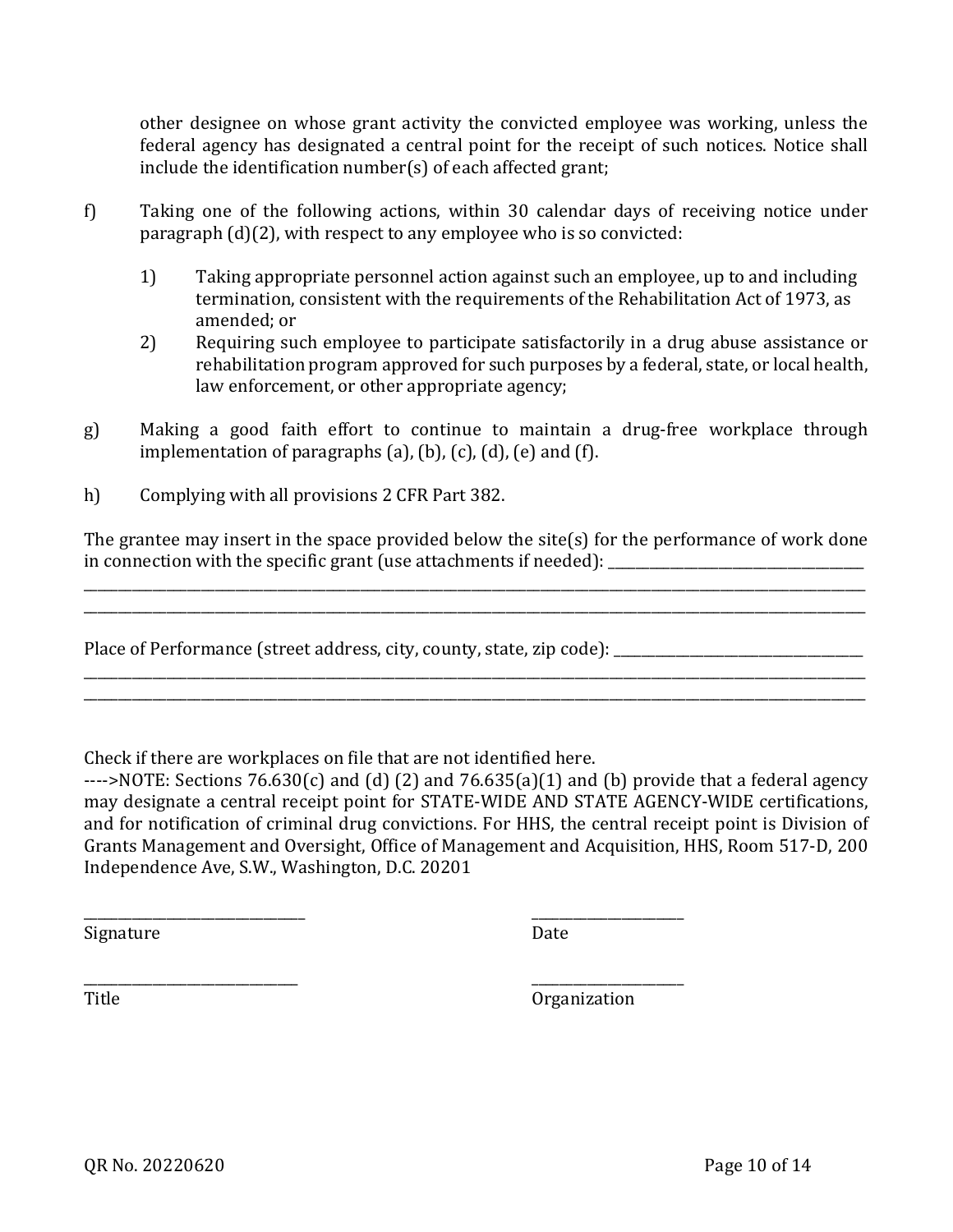# **ATTACHMENT D DHHS Certification Debarment, Suspension, and Other Responsibility Matters**

# DHHS Certification Regarding Debarment, Suspension, and Other Responsibility Matters Primary Covered Transactions 2 CFR Part 376

- (1) The prospective primary participant certifies to the best of its knowledge and belief that it and its principals:
	- a. Are not presently debarred, suspended, proposed for debarment, declared ineligible, or voluntarily excluded by any federal department or agency;
	- b. Have not within a three-year period preceding this bid been convicted of or had a civil judgment rendered against them for commission of fraud or a criminal offense in connection with obtaining, attempting to obtain, or performing a public (federal, state or local) transaction or contract under a public transaction; violation of federal or state antitrust statutes or commission of embezzlement, theft, forgery, bribery, falsification or destruction of records, making false statements, or receiving stolen property;
	- c. Are not presently indicted for or otherwise criminally or civilly charged by a government entity (federal, state or local) with commission of any of the offenses enumerated in paragraph (1)(b) of this certification; and,
	- d. Have not within a three-year period preceding this bid had one or more public transactions (federal, state or local) terminated for cause or default.
- (2) Where the prospective primary participant is unable to certify to any of the statements in this certification, such prospective participant shall attach an explanation to this solicitation response.

\_\_\_\_\_\_\_\_\_\_\_\_\_\_\_\_\_\_\_\_\_\_\_\_\_\_\_\_\_\_\_\_\_\_\_ \_\_\_\_\_\_\_\_\_\_\_\_\_\_\_\_\_\_\_\_\_\_\_\_\_\_ Signature Date

\_\_\_\_\_\_\_\_\_\_\_\_\_\_\_\_\_\_\_\_\_\_\_\_\_\_\_\_\_\_\_\_\_\_\_ \_\_\_\_\_\_\_\_\_\_\_\_\_\_\_\_\_\_\_\_\_\_\_\_\_\_ Title **Title** Organization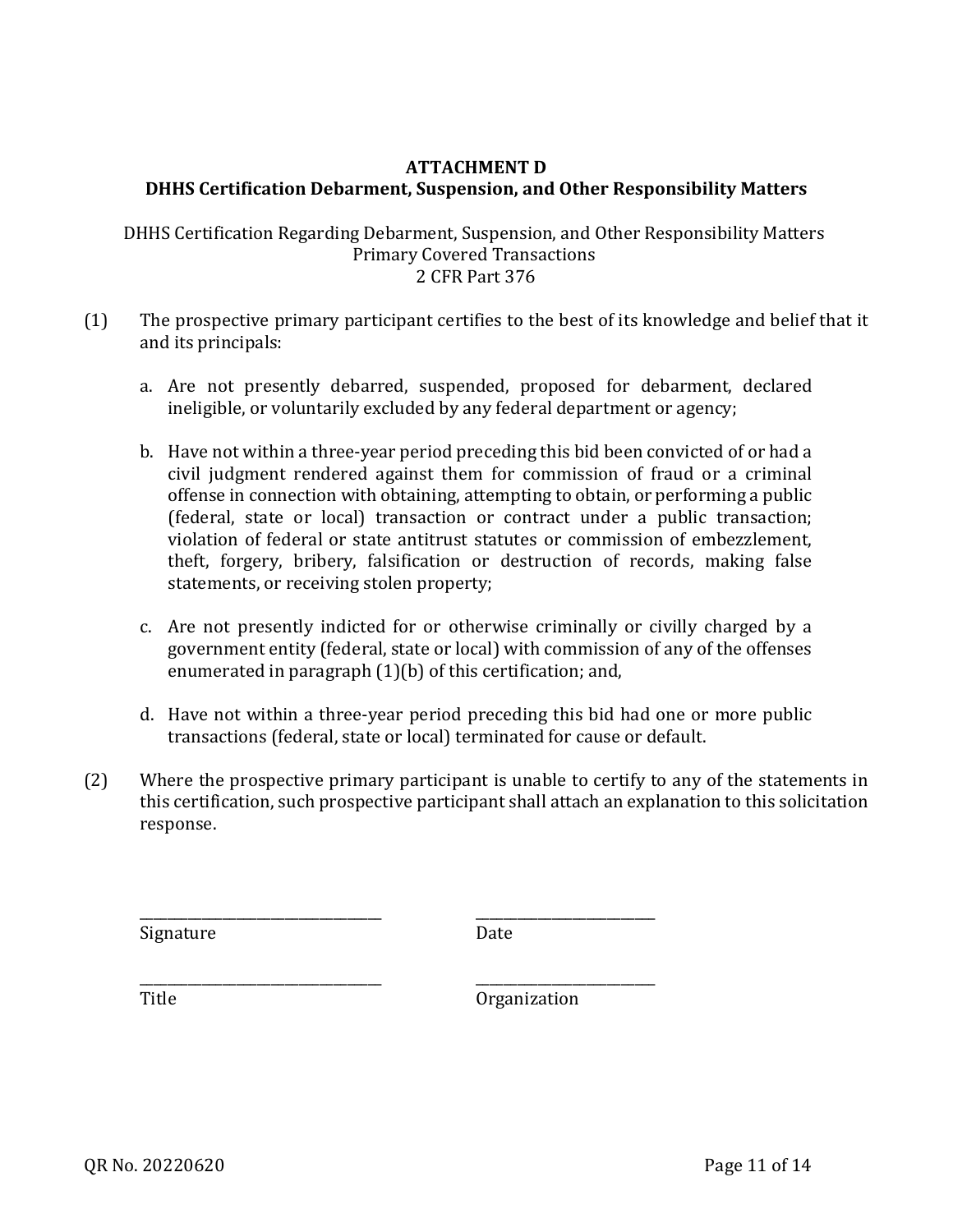# **ATTACHMENT E QUOTE EXCEPTION SUMMARY**

Respondents taking exception to any part or section of this solicitation, including contract clauses listed in Appendix C and Appendix E of the PPRB OPSCR Rules and Regulations [\(http://www.dfa.ms.gov/dfa-offices/personal-service-contract-review/pscrb-rules-regulations/\)](http://www.dfa.ms.gov/dfa-offices/personal-service-contract-review/pscrb-rules-regulations/), shall indicate such exceptions through completing and signing this form which MUST be included as part of the response to this solicitation. Failure to indicate any exception will be interpreted as the Respondent's intent to fully comply with all requirements within this solicitation as well as any PPRB OPSCR contract clauses that may appear in a resultant contract from this solicitation. Conditional or qualified responses to this solicitation, unless specifically allowed, shall be subject to rejection in whole or in part at DOM's sole discretion.

**In the table provided below, specifically reference and clearly explain any exceptions to this solicitation including solicitation attachments and/or any referenced material contained within this solicitation. If Respondent takes no exceptions, please indicate with "N/A" in the table provided below.**

| Reference               | Respondent's               | <b>Explanation of</b>  | <b>DOM Acceptance</b>   |
|-------------------------|----------------------------|------------------------|-------------------------|
|                         | Reference                  | <b>Exception</b>       | ("DOM" provided         |
|                         |                            |                        | only for acceptance)    |
| Reference to Section of | Page, Section, Item within | Clear description of   | DOM acceptance will be  |
| Solicitation            | Response where exception   | Respondent's exception | indicated only by "DOM" |
|                         | is explained               |                        | appearing in rows below |
| 1.                      |                            |                        |                         |
| 2.                      |                            |                        |                         |
| 3                       |                            |                        |                         |
| 4.                      |                            |                        |                         |
| 5.                      |                            |                        |                         |
| 6.                      |                            |                        |                         |

*DOM reserves the right to reject any and all responses received where the Respondent takes exception to requirements within this solicitation and/or in any attempts to limit the rights of DOM or the State of Mississippi including, but not limited to, any required contractual terms.* 

\_\_\_\_\_\_\_\_\_\_\_\_\_\_\_\_\_\_\_\_\_\_\_\_\_\_\_\_\_\_\_\_\_\_\_\_\_\_\_\_\_\_\_\_ \_\_\_\_\_\_\_\_\_\_\_\_\_\_\_\_\_\_\_\_\_\_\_\_\_\_\_\_\_\_\_\_ Signature of Authorized Official Date

\_\_\_\_\_\_\_\_\_\_\_\_\_\_\_\_\_\_\_\_\_\_\_\_\_\_\_\_\_\_\_\_\_\_\_\_\_\_\_\_\_\_\_\_ Name of Organization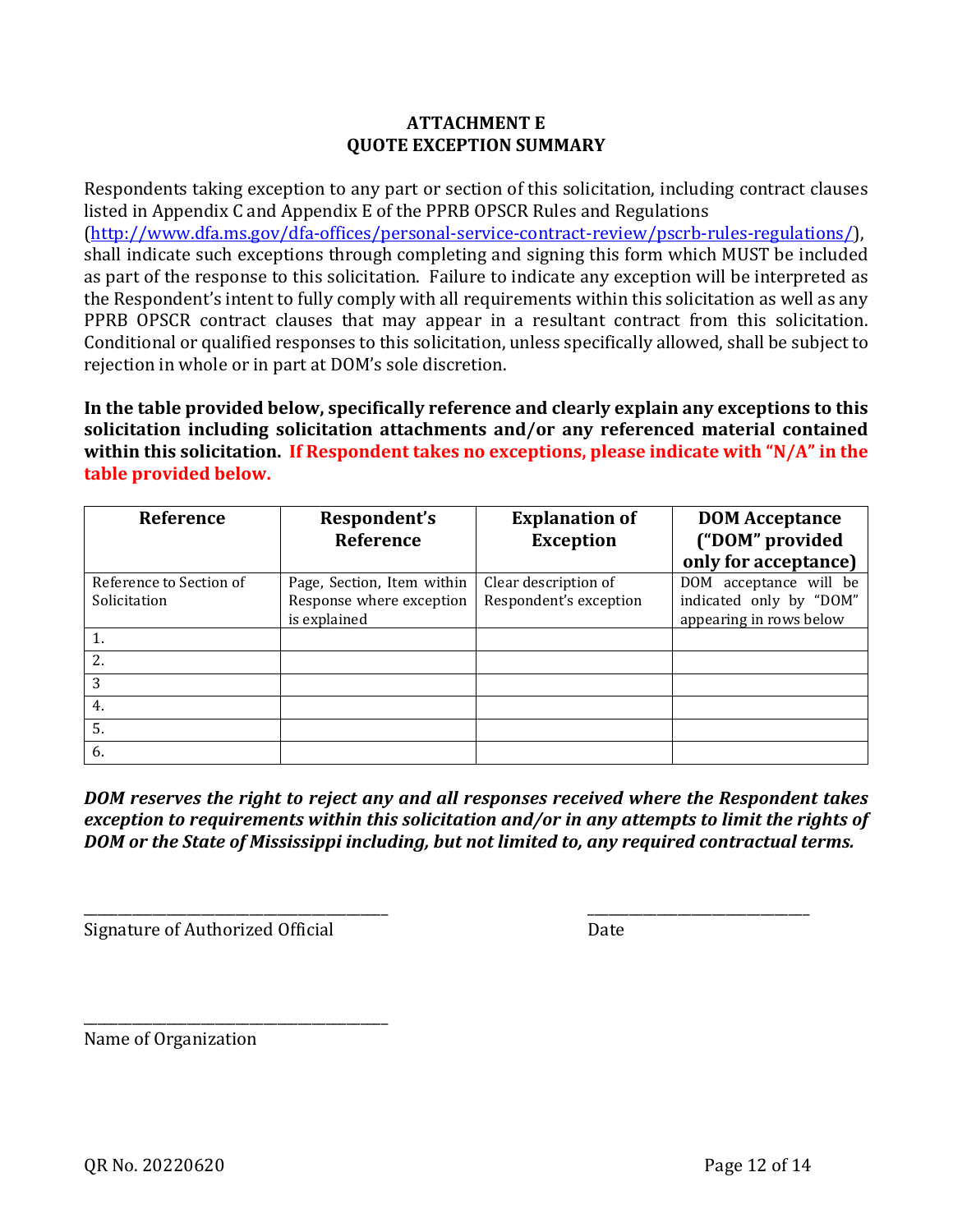#### **ATTACHMENT F PROPRIETARY INFORMATION FORM**

The Respondent should clearly mark any and all pages of its response to this solicitation which contain trade secrets or other proprietary data which Respondent believes should remain confidential in accordance with Miss. Code Ann. §§25-61-9 and 79-23-1 (1972, as amended) or other applicable state and federals, if any. Each page of the response considered by the Respondent to contain trade secrets or other confidential commercial/financial information should be marked in the upper right-hand corner with the word "CONFIDENTIAL." Any pages not marked accordingly will be subject to review by the general public after the award of the contract. Requests to review the proprietary information will be handled in accordance with applicable legal procedures. Failure to clearly identify trade secrets or other confidential commercial/financial information may result in that information being released in a public records request.

For all procurement contracts awarded by state agencies, the provisions of the contract which contain the personal or professional services provided, the price to be paid, and the term of the contract shall not be deemed to be a trade secret, or confidential commercial or financial information, and shall be available for examination, copying, or reproduction.

If applicable, please indicate which parts/pages below that the contractor wishes to designate as proprietary. In addition, provide the specific statutory authority for the exemption. *If this is not applicable, please indicate with "N/A" in the space provided below.*

1. 2. 3. 4.

5.

The signature below indicates the understanding that failure to clearly mark or designate proprietary information within the response to this solicitation as identified above may result in disclosure of such information as it will be subject to review by the general public after award of the contract.

\_\_\_\_\_\_\_\_\_\_\_\_\_\_\_\_\_\_\_\_\_\_\_\_\_\_\_\_\_\_\_\_\_\_\_\_\_\_\_\_\_\_ \_\_\_\_\_\_\_\_\_\_\_\_\_\_\_\_\_\_\_\_\_\_\_\_\_\_\_\_\_\_\_\_\_\_\_\_ Signature of Authorized Official Date

\_\_\_\_\_\_\_\_\_\_\_\_\_\_\_\_\_\_\_\_\_\_\_\_\_\_\_\_\_\_\_\_\_\_\_\_\_\_\_\_\_\_ Name of Organization